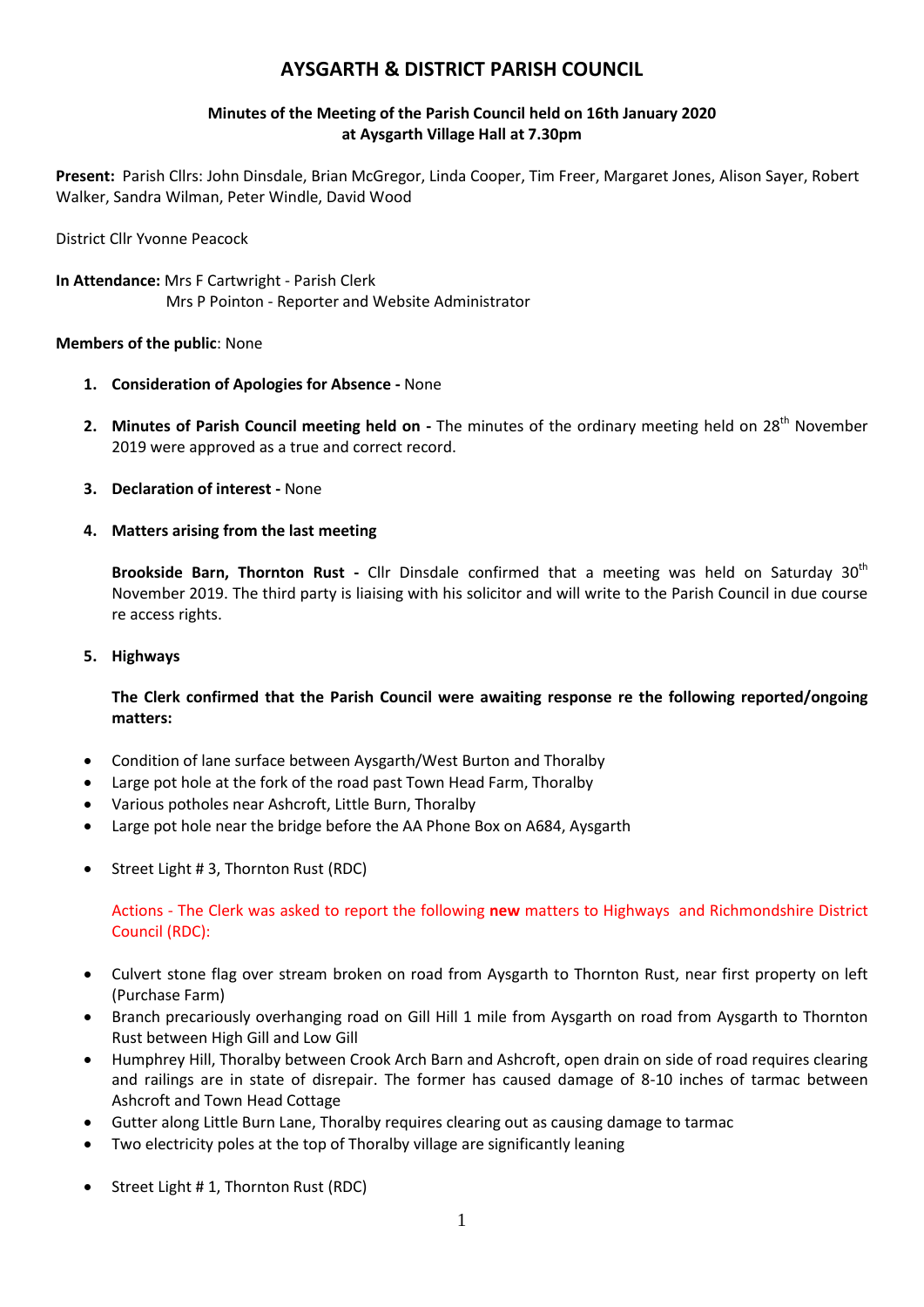'Pick it Up' Signs required to deter dog fouling near the seats on the Village Green in Thoralby (which backs on to the Pinfold) (RDC)

# **6. Financial Matters**

**6.1** The council resolved to authorise the following payments:

| Cha #  | Payee              | £       | <b>Description</b>                              |
|--------|--------------------|---------|-------------------------------------------------|
| 100910 | F Cartwright       | 188.12  | Clerk Pay Dec 2019                              |
| 100911 | F Cartwright       | 188.12  | Clerk Pay Jan 2020 (dated 31.01.20)             |
| 100912 | Aysgarth Institute | 10.00   | Meeting room hire 16.01.20                      |
| 100913 | P Pointon          | 175.25  | Reporter & Website Administrator Fees 2019      |
| 100914 | F Cartwright       | 20.00   | Clerk Expenses Dec 19 & Jan 20 (dated 31.01.20) |
| Total  |                    | £581.49 |                                                 |

**7. Dangerous State of Building - Yore Mill, Aysgarth -** See approved conditionally Planning Application

# **8. Planning**

# **New Applications**

**R/58/65E at Howesyke Farm, Thoralby** - full planning permission for the demolition and rebuilding of a stone barn following partial collapse during construction works approved under decision ref: R/58/65C (retrospective) - **The Parish Council had no comment to make.**

**R/51/54M at Birkbeck House, Aysgarth, DL8 35R** - full planning permission for conversion of existing two bedroom "live/work" unit into three-bedroom holiday let - **The Parish Council had no comment to make.**

**R/51/54N/LB at Birkbeck House, Aysgarth, DL8 35R** - listed building consent for conversion of existing two bedroom "live/work" unit into three-bedroom holiday let - **The Parish Council had no comment to make.**

Action - Cllr Peacock to follow up with YDNPA re Parish Council concerns over planning at Howesyke Farm.

# **Updates - Approved Conditionally**

**R/51/55Q/LB at Yore Mill, Church Bank, Aysgarth, DL8 3SR** - AMENDED PLANS & AMENDED DESCRIPTION R/51/55Q/LB listed building consent for conversion of existing mill into 2 apartments, 6 holiday let apartments and 1 local occupancy apartment in conjunction with D1 Visitor Centre, mixed B1 (business/light industrial)/A1 (retail) use and re-instatement of hydro-electric turbine - **approved conditionally.**

**R/58/59D at Thorbers Barn, Howesyke Farm, Bishopdale** - full planning permission for change of use of the whole of the existing barn to provide shoot facilities for customers and guests and to provide welfare facilities for use by personnel involved in the existing agricultural, forestry and shooting enterprise on the farm (Part retrospective) - **approved conditionally.**

**R/57/6T at Street Head Caravan Park, Newbiggin, DL8 3TE -** full planning permission for change of use of storage building, to storage building and amenity block - **approved conditionally.**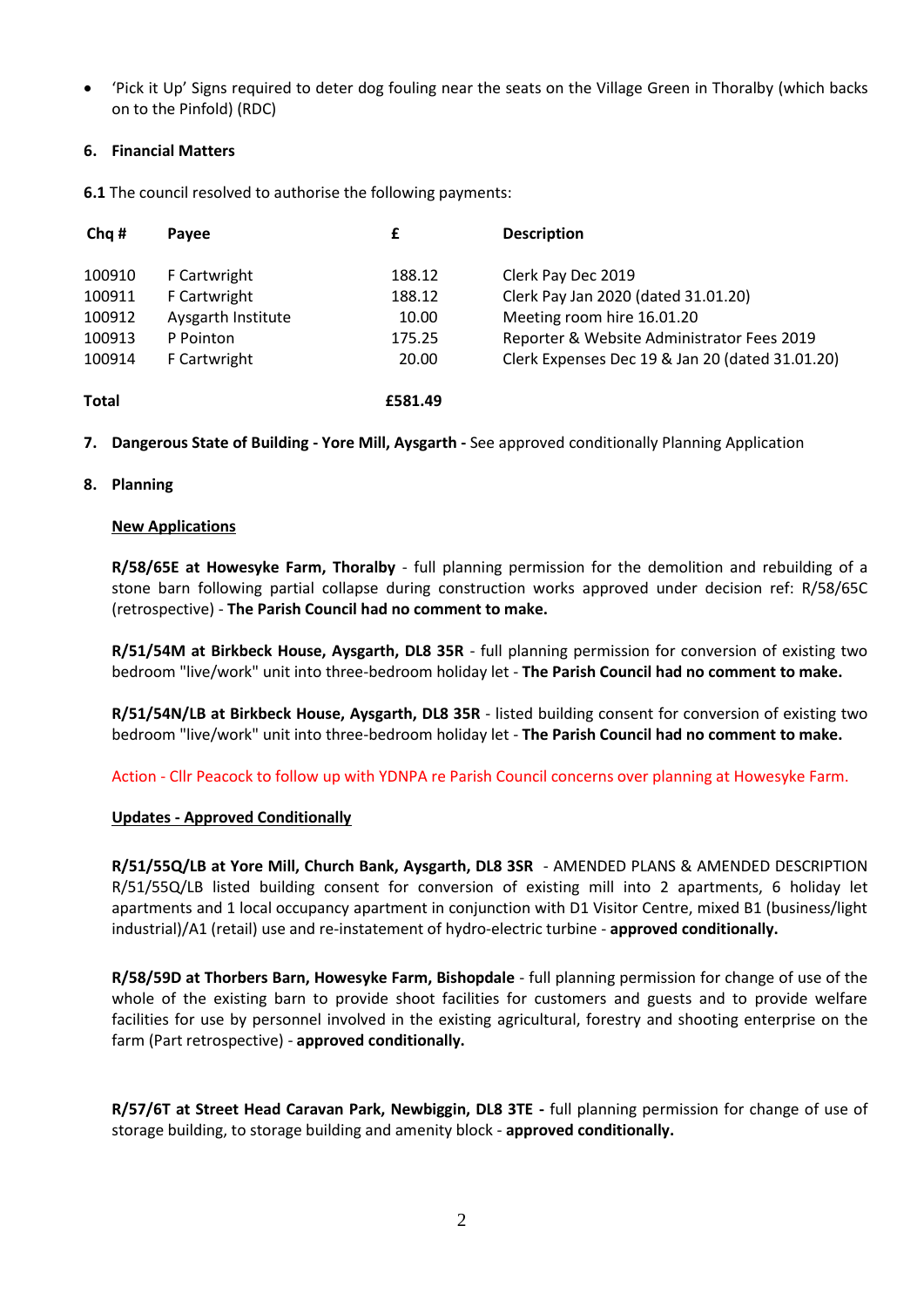**R/57/18K/LB at Millscar House, Newbiggin-in-Bishopdale, DL8 3TD -** Section 19 application to vary Condition 2 of R/57/18J/LB to replace staircase landing window and frame with new timber window to match original Plans - **approved conditionally.**

**R/58/94 at Land opposite 1 Town Head Cottages, Humphrey Hill, Thoralby, DL8 3SY** - Householder planning permission for erection of timber garage - **approved conditionally.**

**R/53/27E at Land off B6160 Kidstones Gill Bridge, Bishopdale** - Full planning permission for siting of temporary accommodation on site during the development of permanent accommodation at the farmstead (Howesyke Farm) (Retrospective) - **approved conditionally.**

### **Pending Update**

**R/53/27F at Land west of Kidstones Gill Bridge, Bishopdale** - Section 73 application to vary/remove conditions 1, 2, 3, 4, 7, 8 & 9 of R/53/27 (full planning permission for creation of access gateway, upgrade of access track and erection of replacement agricultural building (part retrospective))

#### **9. Thoralby Moss & Thornton Mire (Standing Item) -** none

#### **10. Ownership of Land/Rights of Way**

Action - Clerk to look at the forms on the Land Registry website for registering land in Aysgarth.

#### **11. Rock Garden, Aysgarth, DL8 3AH**

Cllr Dinsdale confirmed that he had liaised with a structural engineer who had agreed to consider the historic Structural Report (provided by Mr Anderson) and provide a quote to carry out a new report w/c  $20^{th}$  January 2020.

#### **12. Alcohol Licensing, Aysgarth**

The Clerk outlined the e mail response received from the Licensing Enforcement Officer for Richmond, RDC received on 13<sup>th</sup> January 2020. The Parish Council were satisfied with the response and no further action was required.

#### **13. Correspondence**

**Grass Cutting Services** - The Clerk advised that A Goulthorpe had quoted £10 per cut for cutting the area of grass outside Purchase Farm, Thornton Rust.

**Resolved** - The Parish Council resolved to accept the rate. Action - Clerk to advise A Goulthorpe.

**War Memorial, Aysgarth** - e mail dated 03.12.19 *(circulated to Parish Councillors)* received from Historic England advising War Memorial, Aysgarth has been awarded Listed Building Status. The Parish Council were generally pleased with this decision.

**Eastfield Lane (Spickles), Thoralby** - e mail dated 08.12.19 received from local resident re lane is prone to significant flooding. Action - Clerk to report to Area 1 Highways.

**Falls & Castle Race** - e mail dated 22.12.19 received from Moors & Dales Races re race on Sunday 27th September 2020 via Aysgarth Falls National Park centre, Aysgarth. The Parish Council had no problem with the race given the planned route.